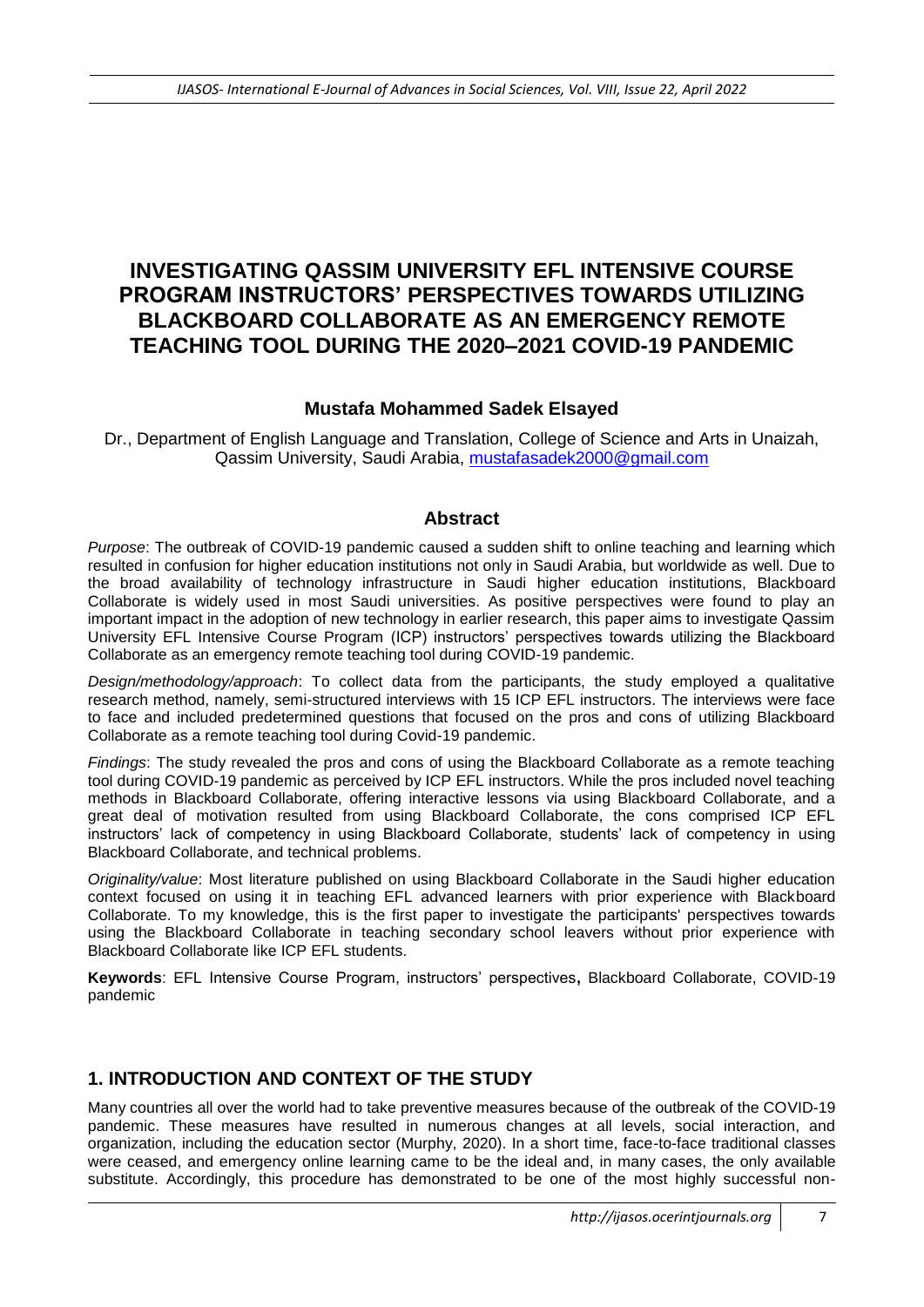pharmaceutical interventions imposed by governments in controlling the spread of the disease (Flaxman, 2020; Moosa, 2020). Due to the disrupted circumstances associated with the sudden school closure, all parties involved in the educational process, government officials, educational institutions, educators, parents and students were put under tremendous pressure to ensure the continuity of learning process. Given the urgency of the COVID-19 pandemic outbreak, as well as the complexity and ambiguity of the scenario of facing crises resulted from it, it is logical that all parties involved in the educational process would be tolerant and accepting of a less-than-perfect performance, especially during the pandemic's first wave. Still, given the virus and its variants thus far uncontrollable spread, it will be impossible to estimate how long these disruptions will last. What is predictable is that education, like all other sectors of life, will never be the same, and that the crisis will have a long-term impact on learning innovation and digitization (Hodges et al., 2020). As a result, flexible and mature long-term plans to address the effects of the current crisis, as well as other potential disruptions to education, must be considered. Equally essential, these plans must take into account instructors' and learners' attitudes, suggestions, and concerns based on their experiences during the first wave of crises (Hodges et al., 2020).

To ensure learning continuity during the suspension period, the Saudi Ministry of Education called for virtual classes and distant education on March 8, 2020 (Desk, 2020). As a result, numerous e-learning platforms have been used, including the Blackboard Collaborate, which is one of the most widely used by higher education institutions in Saudi Arabia. However, as the COVID-19 pandemic spreads all over the world, these online educational platforms are being used to substitute face-to-face classes in order to protect communities, students, instructors, and professors from the pandemic while also ensuring the continuation of education (Sobaih et al., 2020). The COVID-19 pandemic has accelerated online learning in the education setting after a sudden closure of schools, colleges and universities throughout the world. It expedited the adoption of online learning as a medium of instruction. In order to guarantee continuity of quality education during COVID-19 pandemic online delivery of courses has been initiated immediately at all academic levels of higher education institutions. All public universities in Saudi Arabia have adopted Blackboard as their major learning management system (Al Shammari, 2021).

Qassim University has been one of the leading higher education institutions in the Kingdom of Saudi Arabia to adopt new and improved online learning innovations. Under its umbrella is the College of Science and Arts in Unaizah which is the focus of this study which aims to investigate the perspectives of EFL ICP instructors towards utilizing Blackboard Collaborate as a remote teaching tool during the COVID-19 pandemic. This will define which factors have an effect on the attitudes of ICP instructors towards adopting online teaching. It is worth noting that most ICP instructors at the College of Science and Arts in Unaizah were anxious and uncertain when they were suddenly compelled to use online platforms for their teaching sessions instead of traditional face to face lecturing. This has been the first real glitch they have encountered in their teaching career, however, even the most traditional instructors have adapted to online teaching for their lectures! This adaptation has become the urgent need of the hour while dealing with barriers to teaching and learning caused by Covid-19 pandemic. The importance of online education has been illustrated by this rapid shift towards online learning and is highly likely to become more incorporated into routine education and to be considered central in the new academic world. However, there is a gap in the literature in the Saudi higher education context toward studying the attitudes that ICP instructors exert towards implementing online teaching in general and using Blackboard Collaborate in particular.

# **2. LITERATURE REVIEW**

### **2.1. Using Blackboard in Higher Education Context Prior to COVID-19 Pandemic**

The investigation of participants' perspectives regarding emergency online learning, the key challenges they face, and ideas for overcoming them is among the many significant topics addressed by this flow of research. Numerous studies have emphasized the importance of integrating the Blackboard into the teaching system. Within this context, Alokluk (2018) pointed out that utilizing Blackboard revolutionized the traditional system of the learning/teaching process and resulted in effective education. Many universities have started using the Blackboard as part of their Learning Management System because of its easiness, universality, and accessibility (Mohsen & Shafeeq, 2014). During the last few years, the Blackboard has rapidly become popular among colleges and universities students and instructors worldwide (Al-Meajel & Sharadgah, 2018). In a similar vein, Blackboard was defined as a software package that teachers can use to create high-quality online courses (Choy et al., 2005). Accordingly, the Blackboard system is intended to support teaching and learning: promoting not only teacher-learner interaction but also interaction among students (Al-Naibi et al., 2015). The Blackboard system is also supplied with features and tools that enable the students to be involved in learning outside the classroom anywhere and anytime (D'Silva & Reeder, 2005). Previous studies discovered that the employment of technological applications can be impacted by the users' views and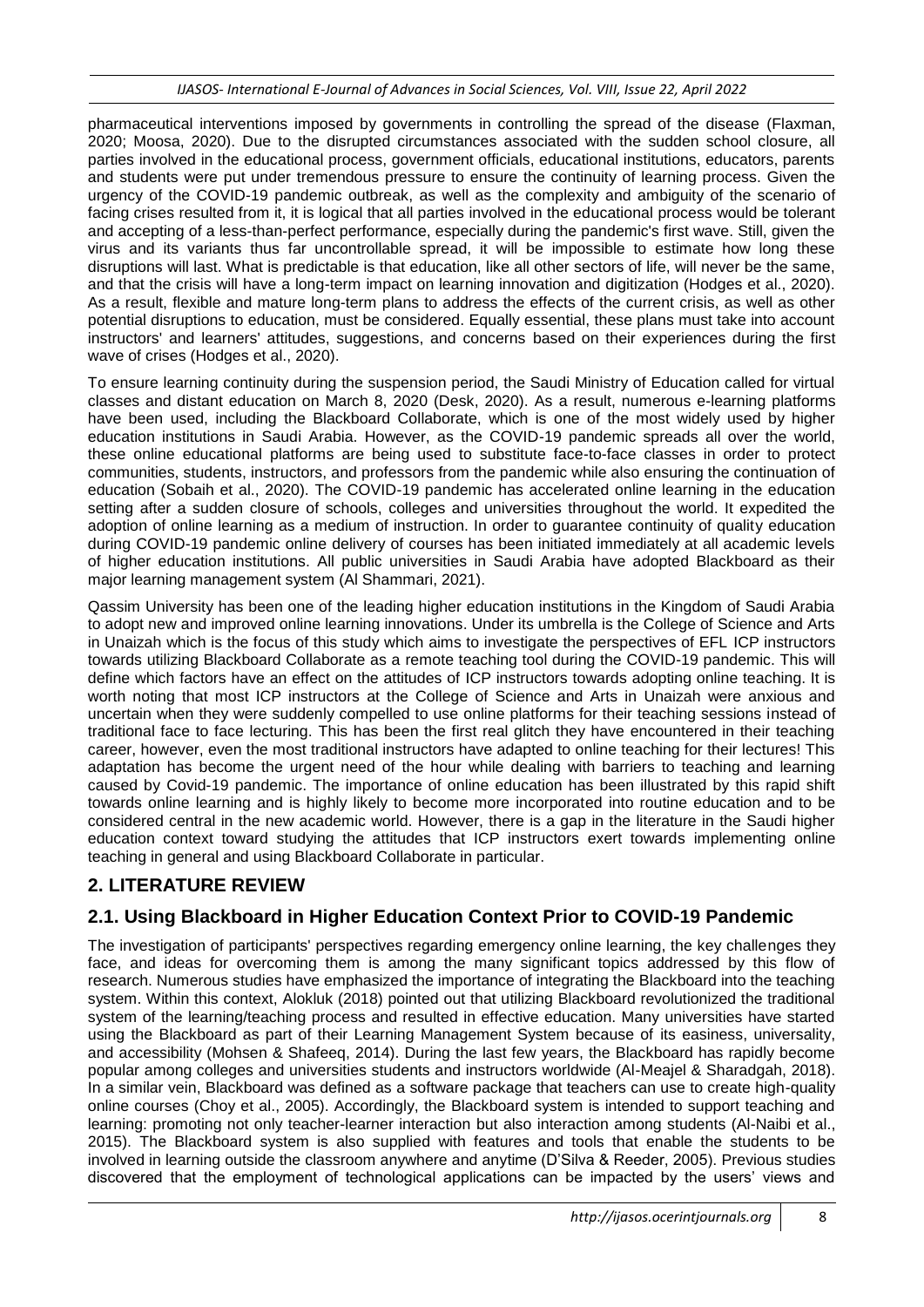perspectives towards the systems and their use. Consequently, the users' readiness and acceptance to use the system are vital for successful implementation (Almarabeh, 2014). According to Al-Drees et al. (2015), the "effective utilization of the Blackboard learning system mainly depends on students and faculty members' background, readiness and acceptance of such system" (p.17). Sheerah (2020) highlighted the issue that practitioners' use of modern technology is not only a tool for enhancing the learning/teaching process, but also for improving classroom activities and ensuring better delivery of the curriculum. Additionally, Banditvilai (2016) examined the effectiveness of blended learning in self-directed language learning and found that it has a positive advantage since the study's findings demonstrated that online materials are beneficial to improving language skills and autonomous learning. Similarly, in a case study, Nyabawa 2016 examined the effectiveness of using Blackboard. The findings of this study revealed that Blackboard had a positive impact on students' performance. In the same token, Uziak et al. (2018) found that students felt comfortable when using Blackboard; their performance developed, and communication with instructors was significantly improved.

There are some studies related to using the Blackboard system in the Saudi higher education context. For example, in their research at Al Jouf University in Saudi Arabia, Pusuluri et al. (2017) found that students are split on whether Blackboard provides a vibrant and stimulating environment. The findings of their study, however, suggested that the Blackboard could be a useful medium for providing instructions motivations. In the same way, Hamad (2017) investigated the advantages and disadvantages of utilizing Blackboard for Blended Learning and its impact on students learning outcomes. He concluded that there are more pros than cons, and students are pleased with using Blackboard. According to Al-qahtani (2019), students' attitudes and perspectives towards using virtual classes are both positively and negatively influenced. The study's findings also indicated some pros, such as ease of use, as well as drawbacks, such as the lack of a sensation of being in a real class. In a case study of students at University of Bisha in Saudi Arabia, Ja'ashan (2015) found out that students' perceptions and attitudes toward Blended Learning are positive because it aids in improving their learning, motivating teacher-student interaction and giving students enough time to complete their tasks. Though, the study also showed negative impressions such as easy cheating, a waste of time, and social isolation.

In a recent study, Ja'ashan (2020) stated that students have a high positive attitude towards Blackboard and are aware of the benefits of using E-learning. Al-Maqtri (2014), on the other hand, carried out a case study at King Khalid University in Saudi Arabia. According to the findings, teachers believed that E-learning via Blackboard is effective; however students (both male and female) do not consider E-learning via Blackboard effective. In a similar way, Al Zumor et al. (2013) investigated the effectiveness of utilizing Blackboard in blended learning modules. According to the results of the study, the majorities of participants (160 male EFL undergraduates) were dissatisfied in general with the blended learning courses and thought that Blended learning was less effective than face-to-face learning. When Al Meajel & Sharadgah (2018) investigated the challenges and the difficulties for utilizing the Blackboard system in the teaching/learning process, they concluded that both technological barriers and institutional barriers were the most highly identified barriers. While the student barriers category came in the third level, the faculty barriers category ranked at the lower end. In terms of using the Blackboard system at Qassim University in general and in the College of Science and Arts in Unaizah in particular before the spread of COVID-19, it could be mentioned that it was mainly used for posting lectures, uploading study materials, projects, assignments, tests and quizzes and was not used as the only medium of instruction.

# **2.2 . Using Blackboard in Higher Education Context during COVID-19 Pandemic**

In his article published in the New York Times, *"Will the Coronavirus Forever Alter the College Experience?",* Marcus (2020) revealed the anxious and uncertain state of higher education due to the COVID-19 pandemic outbreak which disrupted how individuals go about their lives and accelerated impending change in the campus experience. He clarified this unexpected confusing situation by saying: *"Along with their students, faculty were "thrown into the deep end of the pool for digital learning and asked to swim…..Some will sink, some will crawl to the edge of the pool and climb out and they'll never go back in the pool ever again. But many will figure out what to do and how to kick and how to stay afloat."* (Marcus, 2020)

Following the outbreak of the COVID-19 epidemic, a debate erupted about whether the shift to online education would be a boon or bane. Experts had a debate if the pandemic would encourage students and faculty to embrace online learning or if it would turn a generation away from it (Lederman, 2020). In the aftermath of the COVID-19 outbreak, many countries all over the world ceased in-person classes and switched instruction to various sorts of virtual environments. This huge and obligatory shift has been associated with a universal flow of research production on various features of the emergency distant and online learning forced by the COVID-19 pandemic. Synchronous platforms like Zoom and Blackboard are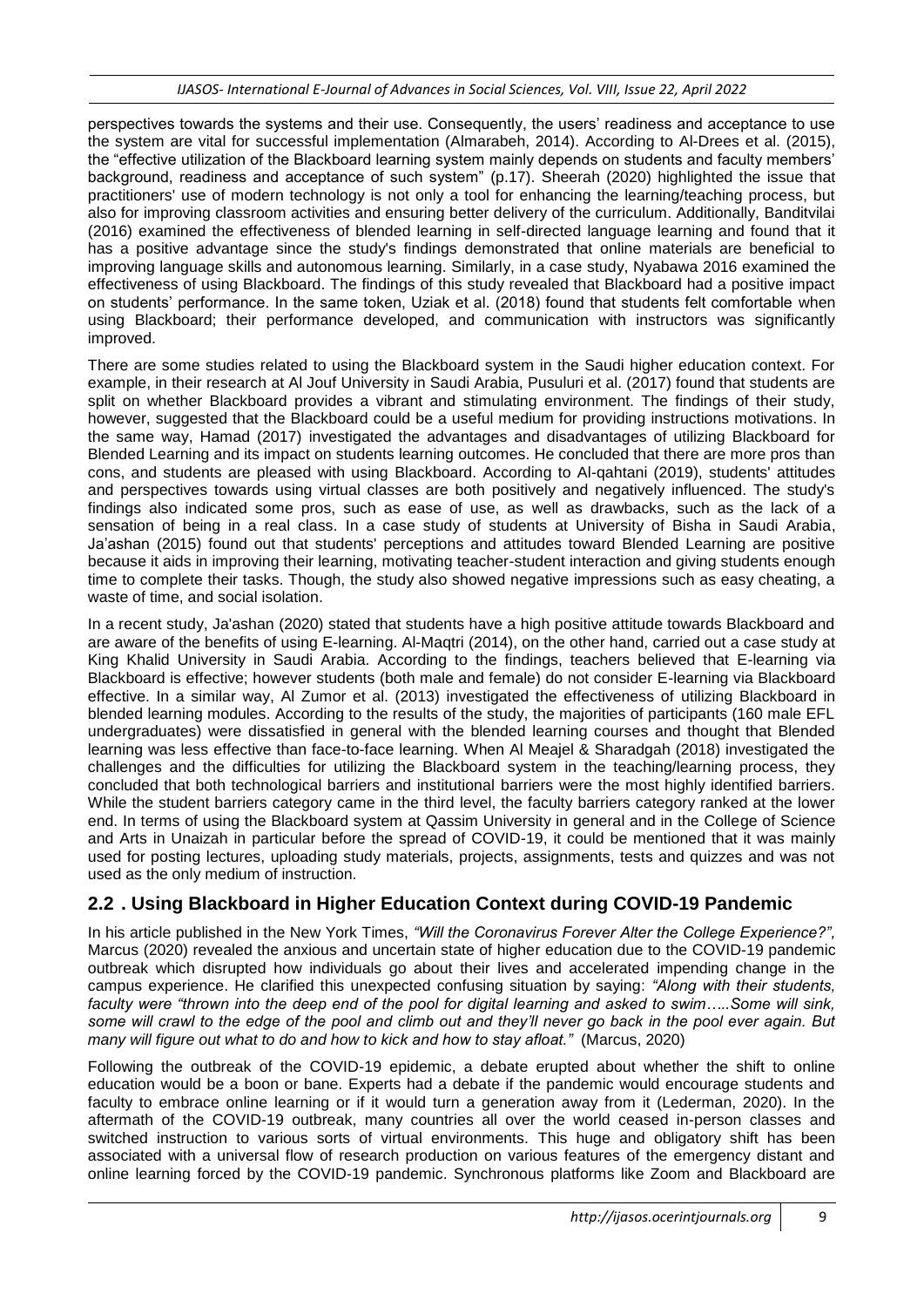currently used in the Saudi higher education context. Nowadays all Saudi universities use Blackboard widely as one of their e-learning platforms. The Blackboard, among other online learning systems utilized during the COVID-19 pandemic, has been the theme of numerous investigations and research publications recently. For example, Chen et al. (2020) investigated the Open University Australia students' perceptions about using Blackboard in online learning during the COVID-19 pandemic. The findings of the study indicated that students' perspectives about the Blackboard as a tool for real-time engagement, knowledge sharing, and feedback exchange were positive.

In regard with the Saudi higher education context, there are some studies that examined using the Blackboard in different domains such as teaching, learning and electronic feedback. An example of these is the study carried out by Khafaga (2021) to examine how modern technologies contribute to the teaching/learning process in Saudi universities. According to the findings of this study, Blackboard was found to be beneficial for both synchronous and asynchronous learning. In a similar study, Elsamanoudy et al. (2020) stated that the Blackboard served as an effective substitute for traditional classrooms during the COVID-19 lockdown, with students being able to join sessions at any time, from any location, using any device. According to Almelhi (2021), students had positive attitudes towards using the Backboard due to its accessibility, quality and convenient use. By the same token, the instructor's electronic feedback practices during the COVID 19 pandemic were examined by AbuSa'aleek and Shariq (2021) in terms of the nature of the e-feedback content, formulation, difficulties, and multimodal nature of the instructor's e-feedback. The findings of the study revealed that the instructors used more screencasts to provide e-feedback, followed by written and audio modes. Additionally, the study indicated that instructors had positive impressions on providing e-feedback through these interactive modes, and a range of challenging issues such as EFL learners' preference, technical, timing, and financial and areal issues have emerged. Moreover, AbuSa'aleek and Alotaibi (2022) examined the patterns of English language instructors' e-feedback practices during the outbreak of the COVID-19 pandemic, EFL learners' response to instructors' e- feedback and the critical issues that emerged from e-feedback practices. The qualitative analysis of the semi-structured interviews revealed some crucial issues such as the instructors' preferences to online learning, the appropriateness of online platform tools in providing e-feedback, ways and timing of providing e-feedback. In addition, instructors utilized more written and audio e-feedback than the screencast via various online platforms such as Blackboard collaborative tools, WhatsApp, Zoom, Microsoft Teams, Email, and Zoom. On the contrary, Almekhlafy (2020) carried out a study to investigate students' perceptions towards the online learning through Blackboard. The study revealed the students' negative perceptions towards using the Blackboard.

After the outbreak of COVID-19 pandemic and due to the quarantine, the Blackboard Collaborate has been broadly used as the only medium of instruction by all faculty members of Qassim University. That is, it has been shifted from a supplementary instructional tool to a primary one that can be used for virtual classes, discussion, blogs, electronic exams, assignments, course messages, and other online synchronous and asynchronous activities in addition to uploading and downloading lectures, course syllabi, study materials, assignments, homework, and quizzes. The COVID-19 pandemic has strengthened the significance of technology and virtual learning in education. Despite the fact that online learning offered both teachers and learners various benefits, the unexpected shift to a virtual environment due to the pandemic has resulted in different perceptions in using the Blackboard Collaborate as an emergency remote teaching tool. Therefore, the purpose of this research is to understand the perceptions and concerns of Qassim University EFL ICP instructors towards using Blackboard Collaborate as an emergency remote teaching tool during COVID-19 pandemic.

### **3. RESEARCH QUESTIONS**

The purpose of this study is to identify the pros and cons of using Blackboard Collaborate as a remote teaching tool during Covid-19 pandemic as perceived by ICP instructors. More specifically, the study seeks to respond to the following questions in relation to ICP instructors' experience with using Blackboard Collaborate as a remote teaching tool during the first few weeks of the shift from face-to-face learning to online learning in the context of the COVID-19 pandemic:

RQ1: What are the pros of using Blackboard Collaborate as a remote teaching tool during Covid-19 pandemic as perceived by ICP instructors?

RQ2: What are the cons of using Blackboard Collaborate as a remote teaching tool during Covid-19 pandemic as perceived by ICP instructors?

### **4. AIMS OF THE STUDY**

This paper aims to meet two research objectives: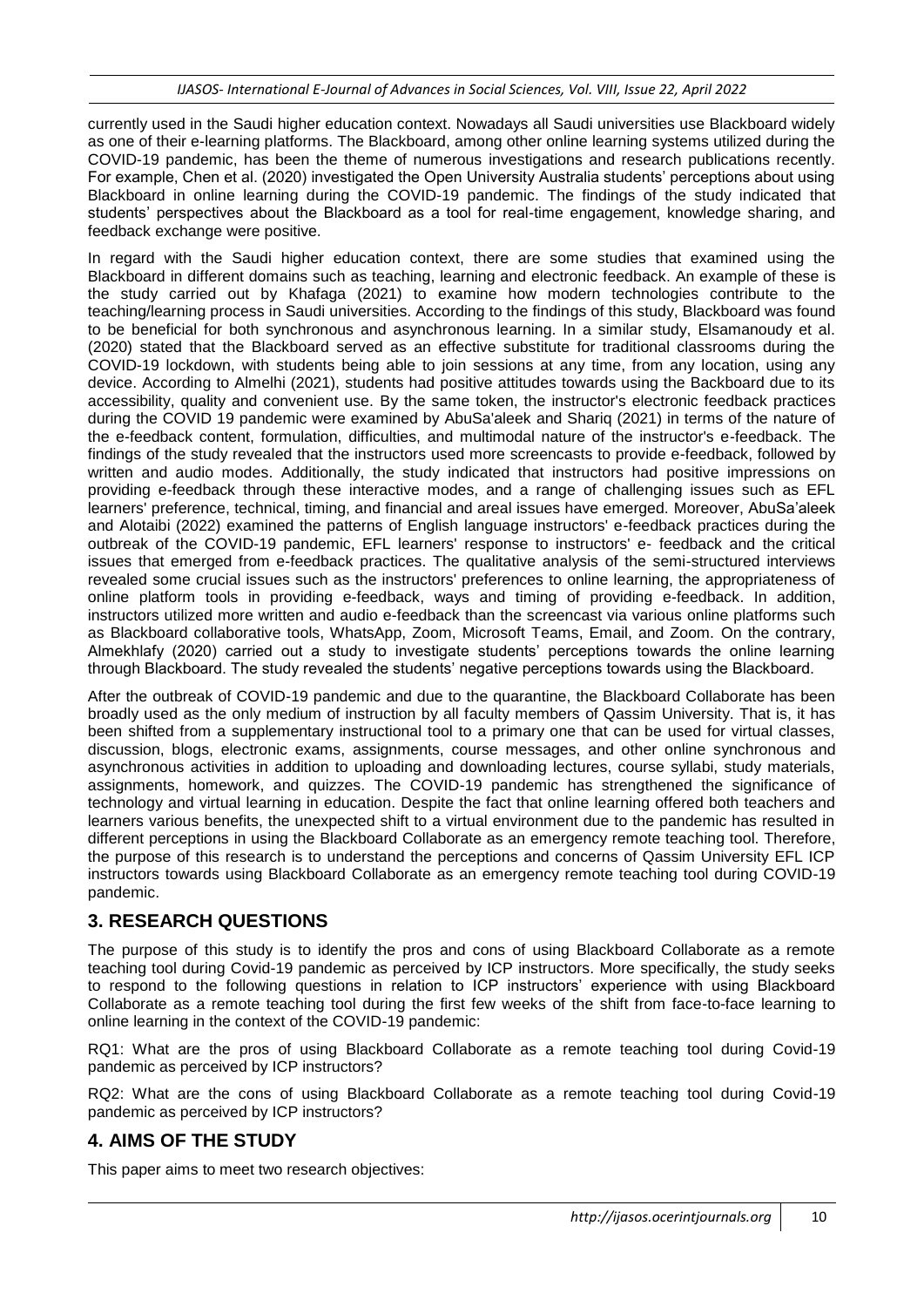1. To explore the pros of using Blackboard Collaborate as a remote teaching tool during Covid-19 pandemic as perceived by ICP instructors.

2. To explore the cons of using Blackboard Collaborate as a remote teaching tool during Covid-19 pandemic as perceived by ICP instructors.

## **5. SIGNIFICANCE OF THE STUDY**

This paper is in support of the adoption of online teaching in Qassim University and specifically at College of Science and Arts in Unaizah. To my knowledge, it is the first research to explore the perceptions of ICP instructors at Qassim University towards the adoption of Blackboard Collaborate as a remote teaching tool in the Saudi higher education setting. Exploring instructors' perceptions towards adopting online teaching is an essential element to define factors that are inhibiting the adoption of online teaching. This could help in predicting how the online educational system will change across Saudi universities in the near future.

Basically, new online teaching methods should not be employed without completely understanding their effect on the instructors' teaching. A more successful and effective transition from traditional instruction to online teaching can be assured by a thorough investigation of the issues that improve or challenge the expertise of the instructors. This paper contributes to the knowledge of online teaching theoretically and practically.

Theoretically, changing the traditional mode of delivering education to online one in Saudi Arabia due to the COVID-19 Pandemic, particularly in a higher education institution, like Qassim University, is still in its very early stages. This research will assist in providing insight into the perceptions of instructors towards delivering their courses in online teaching mode.

According to Brooks (2015), "faculty members have a lot of experience teaching with technology but would like more evidence of its efficacy and more training on how to better incorporate technology into their classrooms". Practically, this research can help higher education institutions identify areas where their faculty members need professional development and training on how to deal with electronic platforms and develop their knowledge about the different platforms and systems used in online teaching.

### **6. RESEARCH DESIGN**

The study was conducted in the first semester of 2021, after ICP instructors completed teaching their online courses. This study applied a qualitative method in which focus group interviews were utilized to explore the pros and cons of using Blackboard Collaborate as a remote teaching tool during Covid-19 Pandemic at College of Science and Arts in Unaizah, Qassim University, Saudi Arabia. Focus group interviews, according to Jackson (1998), are flexible and relatively easy to conduct. A wide range of themes can be attained via focus group interviews as comments from one participant may generate responses from others (McLafferty, 2004; Jackson, 1998).

### **6.1.Participants**

The purposive sample of this study included 15 ICP instructors at the English language Department in College of Science and Arts in Unaizah, Qssim University, Saudi Arabia. In general, 15 participants are sufficient for focus group interviews (Goss & Leinbach, 1996).The participants' ages range from 35 to 45. They have been teaching English as a Foreign Language for more than 7 years. Due to the outbreak of COVID-19 Pandemic and the shift from traditional teaching to online teaching, the participants have been implementing the Blackboard as a teaching tool for two academic semesters. Most of them had received some training sessions in Blackboard Collaboarte by Qassim University Deanship of E-Learning and Distance Learning. The data was collected by the author of this study who is the coordinator of the ICP and the main tutor of ICP students. Based on the ICP instructors' interest to participate in the study, the 15 participants were interviewed to express their perceptions verbally. All participants participated voluntarily, and the college's institutional review board approved all research procedures.

### **6.2.Instrument of the Study**

According to Sewell (2008), semi-structured interviews reduce bias when different responses are compared. Similarly, Creswell (2012) explained that semi-structured interviews generate information that might not be expected by the researchers. To collect data from the participants, semi-structured interviews were used. The interviews included predetermined questions that focus on the pros and cons of utilizing Blackboard Collaborate as a remote teaching tool during Covid-19 pandemic. The interviews were carried out face-toface with the 15 participants. According to O'Reilly (2005), interviews are considered powerful tools for information gathering as participants are allowed to express their views freely on a specific topic (O'Reilly,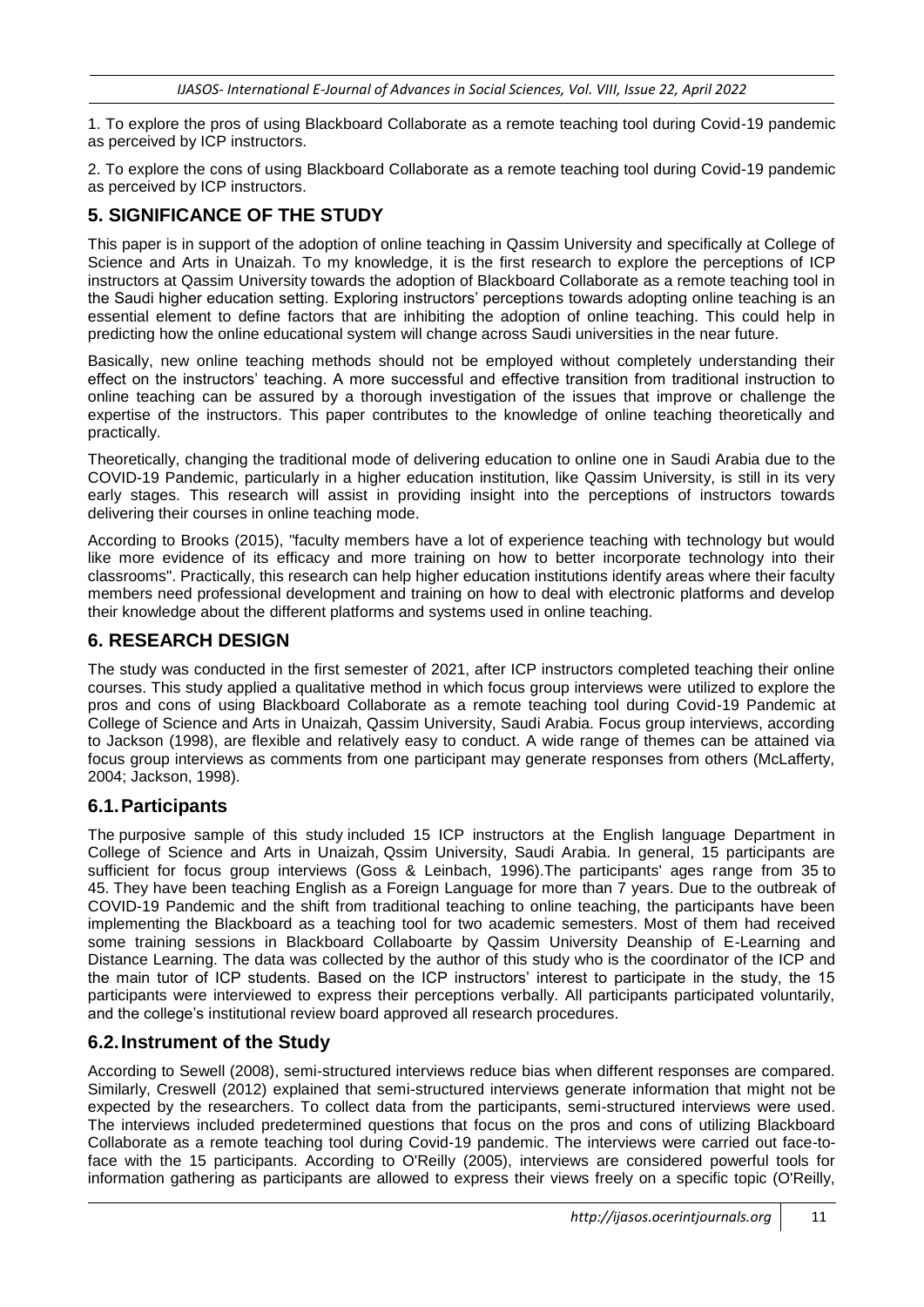2005). Fifteen ICP instructors were offered the opportunity to express their opinions, perceptions and attitudes frankly and orally. The semi-structured interview questions concentrated on instructors' perceptions of utilizing Blackboard Collaborate as teaching tool during COVID-19 pandemic. Participants expressed their perspectives on the pros and cons of utilizing Blackboard Collaborate as a teaching tool during the pandemic, its contributions to developing students' language skills, and practical difficulties to effective Blackboard Collaborate integration in learning English language courses during the COVID-19 Pandemic.

## **7. FINDINGS OF THE STUDY, ANALYSIS AND DISCUSSION**

The interview data were analyzed qualitatively using grounded theory (Corbin and Strauss 2015), and based on the constant comparative method (Glaser & Strauss, 1967; Corbin and Strauss 1990). Instead of grouping data based on an existing theory or a priori classifications, this established methodology for coding qualitative data encourages analysts to create or adapt concepts from data. The interview data were initially analyzed as a single pool. To categorize participants' responses, all data were reviewed and reread again. Participants' similarities, differences, and complementarities were examined between and within groups. The constant comparative approach was used to code, conceptualize, and categorize any words or sentences relating to the EFL faculty members' perspectives towards the pros and cons of utilizing Blackboard Collaborate as a teaching tool during the COVID-19 pandemic. There were two stages of analysis in order for obtaining trustworthiness. The first stage included abstracting the preliminary categories; then, comparing notes and agreeing on list of categories. The second stage included bringing examples from the data to support the categories, refining the categories and supporting their final structure.

#### *Research Question 1: What are the pros of using Blackboard Collaborate as a remote teaching tool during COVID-19 pandemic as perceived by ICP instructors?*

From the perspectives of ICP instructors, three categories emerged from the collected data regarding the pros of using Blackboard Collaborate as a remote teaching tool during the Covid-19 pandemic: novel teaching methods in Blackboard Collaborate, using Blackboard Collaborate as a remote teaching tool offers interactive lessons, and using Blackboard Collaborate as a remote teaching tool has a great deal of motivation.

In regard with the novel teaching methods in Blackboard Collaborate, the ICP instructors frequently remarked during the interviews that Blackboard Collaborate has come up with several novel teaching methods which aid in making EFL ICP education more engaging. Using Blackboard Collaborate in teaching English language skills allows ICP students to receive instant feedback from their instructors. Additionally, using online materials (audio/video/text) helps in making the online education experience much livelier and richer. Moreover, online exercises, practice tests and quizzes help ICP instructors to check, monitor and track their students' progress of language skills acquisition. According to some ICP instructors, language skills were also boosted by using Blackboard Collaborate as a remote teaching tool. One instructor stated that using Blackboard Collaborate was a good venue for his students to practice writing while receiving feedback from their instructor.

Using Blackboard Collaborate as a remote teaching tool offers interactive lessons. Almost all participants agreed that using Blackboard Collaborate as a remote teaching tool facilitates interactive lessons by allowing students to communicate with their instructors at any time and from anywhere. One of the participants believed that using Blackboard Collaborate as a remote teaching tool could create instructor-student relationship through online assignments.

Using Blackboard Collaborate as a remote teaching tool has a great deal of motivation. Instructors frequently supposed that Blackboard Collaborate's motivational aspect was quite strong. Its interactive aspects such as discussion sessions and chatting enabled a great deal of peer learning. One of the participants claimed that because there were no time limits for students to access the information on Blackboard Collaborate, it aided them in making up for missed classes. Other participants believed that the fear-free atmosphere, in comparison with face to face traditional classrooms, was additional motivator for students to participate. As one of the participants pointed out, offering autonomy is one of the main features in justifying using Blackboard Collaborate as a remote teaching tool in the English language teaching-learning environment. Another participant commented, "By using Blackboard Collaborate as a remote teaching tool there will not be any traditional face to face classroom monotony." Another participant added that Blackboard Collaborate was an urgent alternative for traditional face to face classrooms.

#### *Research Question 2: What are the cons of using Blackboard Collaborate as a remote teaching tool during COVID-19 pandemic as perceived by ICP instructors?*

Despite the many pros of using Blackboard Collaborate as a remote teaching tool during COVID-19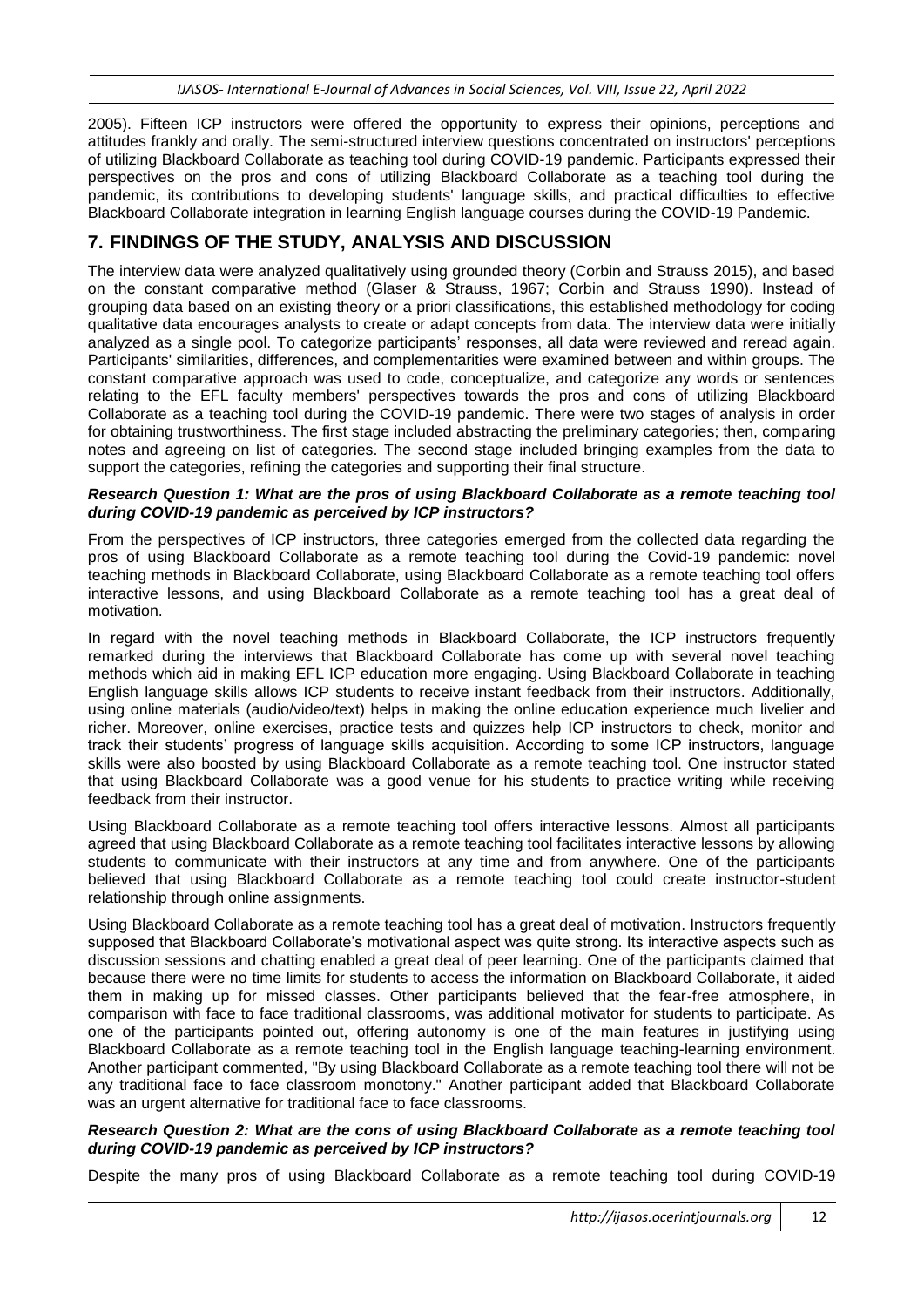pandemic mentioned by the majority of ICP instructors, they do point out various cons that prevent effective Blackboard Collaborate integration in the EFL education context. These cons can be classified into three: ICP instructors' lack of competency in using Blackboard Collaborate, students' lack of competency in using Blackboard Collaborate, and Technical Problems.

In regard to the ICP instructors' lack of competency in using Blackboard Collaborate, some ICP instructors who were new to using Blackboard Collaborate, as stated by one of the participants, could find it challenging to shift from a traditional face-to-face instruction to online learning setting. This challenge stems, in part, from their inexperience with using Blackboard Collaborate. The lack of technical staff added to the challenge, as many ICP instructors pointed out.

Pertaining to the students' lack of competency in using Blackboard Collaborate, some ICP instructors expressed their concern about the low student response to the Blackboard Collaborate assignments. The causes for this differ. "Some of the ICP students are not well-prepared or properly informed of how to use the Blackboard Collaborate," one of the instructors remarked. This is due to the fact that not all students, particularly those from remote rural areas, have access to the Internet. Another challenge faced by ICP new coming students is the language barrier as Blackboard Collaborate instructions are all written in English and students without proper training may find it difficult to deal with it. One of the instructors, amusingly, added that some students were attracted to other internet activities such as watching videos on YouTube, Instagram and other social networking such as twitter and Facebook.

Technical Problems is another cons mentioned by some of the ICP instructors. According to some instructors, Blackboard Collaborate wasn't always reliable. One of the instructors pointed out that the complexity of some applications like Blackboard Collaborate may deter some students from using them. Despite the fact that most ICP instructors emphasized the pros of using Blackboard Collaborate, others noted that it may not be valid to be applied to teaching some language skills that require face to face instruction.

### **8. IMPLICATION AND CONCLUSION**

According to the findings, ICP instructors have positive perspectives towards the use of the Blackboard Collaborate in ICP English language instruction. This indicates that most ICP instructors have positive perspectives towards integrating Blackboard Collaborate in language teaching. As earlier studies, (Albion & Ertmer, 2002; Ertmer, Gopala Krishnan, & Rosse, 2001), have shown, positive perspectives play an important impact in the adoption of new technology in teaching and learning process. Most ICP instructors see Blackboard Collaborate as an effective teaching platform that aids in the improvement of the instructor student interaction in the ICP course and aids in the successful teaching of all English language skills. Instructors' technological and pedagogical understandings, as evidenced by earlier findings (Comas-Quinn, 2011; Hauck & Stickler, 2006), aid in the successful implementation of Blackboard-based teaching-learning activities. Because the majority of the participants said they could simply utilize the Blackboard Collaborate, the easiness of using Blackboard Collaborate by ICP instructors as a remote teaching tool has been proved. Though some ICP instructors have expressed some reservations about the practical aspects of utilizing Blackboard Collaborate, the majority of instructors have rejected the notions that it is difficult to use or that it lacks adaptability or customization. Furthermore, the fact that the majority of ICP instructors agree that Blackboard Collaborate encourages interaction between instructors and their students by allowing students to communicate with their instructors at any time and from anywhere is a positive aspect. Hence, through the participants' responses to the research questions proposed for this research, it could be concluded that the participants find that using Blackboard Collaborate as a remote teaching tool is effective in enhancing the teaching learning process.

### **9. LIMITATIONS OF THE STUDY**

During the COVID-19 pandemic, this research was conducted while the ICP instructors were already undergoing instruction for the different aspects of online learning. Because this qualitative study is limited in scope, it is necessary to conduct similar studies in different EFL higher education institutions and compare the results for match and mismatch of instructors' perspectives towards using Blackboard Collaborate as a remote teaching tool. In addition, separate research should be carried out to explore the attitudes of students towards the adoption of using Blackboard Collaborate as a remote online learning tool, along with assessing how the online courses should be performed and the level of satisfaction of the faculty.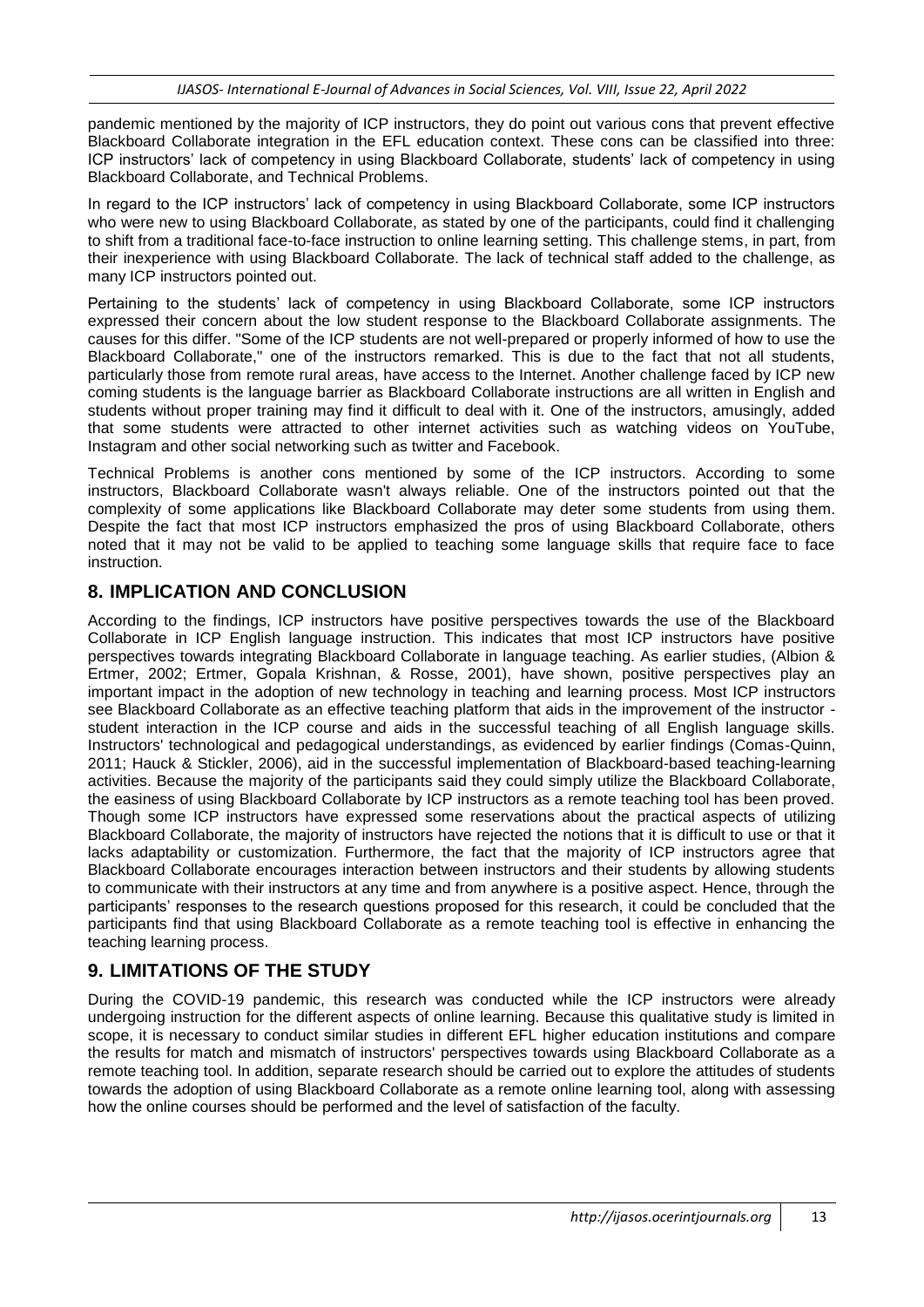#### **REFERENCE LIST**

- AbuSa'aleek, A. O., & Shariq, M. (2021). Innovative Practices in Instructor E-feedback: A Case Study of Efeedback Given in Three Linguistic Courses during the COVID-19 Pandemic. *Arab World English Journal (AWEJ) Special Issue on Covid 19 Challenges* (1) 183 -198. DOI: <https://dx.doi.org/10.24093/awej/covid.14>
- AbuSa'aleek, A. O., & Alotaibi, A. N. (2022). Distance Education: An investigation of tutors' electronic feedback practices during coronavirus pandemic*. International Journal of Emerging Technologies in Learning (iJET), 17*(2), 251-267.<https://doi.org/10.3991/ijet.v17i04.22563>
- Albion, P. R., & Ertmer, P. A. (2002). Beyond the foundations: The role of vision and belief in teachers' preparation for integration of technology. *TechTrends*, *46*(5), 34-38.
- Al-Drees, A., Khalil, M. S., Meo, S. A., & Abdulghani, H. M. (2015). Utilization of blackboard among undergraduate medical students: Where we are from the reality? *Journal of Taibah University Medical Sciences*, *10*(1).<https://doi.org/10.1016/j.jtumed.2014.07.002>
- Al-Maqtri, M. A. T. (2014). How Effective is E-learning in Teaching English? : A Case Study. *Journal of Education and Human Development*. <http://jehdnet.com/vol-3-no-2-june-2014-abstract-39-jehd>
- Almarabeh, T. (2014). Students' Perceptions of E-learning at the University of Jordan. *International Journal of Emerging Technologies in Learning (IJET)*, *9*(3).<https://doi.org/10.3991/ijet.v9i3.3347>
- Al Meajel, T.M. and Sharadgah, T.A. (2018), "Barriers to using the blackboard system in teaching and learning: faculty perceptions", *Technology, Knowledge and Learning,* Vol. 23 No. 2, pp. 351-366, available at: [www.researchgate.net/publication/312136352](http://www.researchgate.net/publication/312136352)
- Almekhlafy, S. S. A. (2020). Online learning of English language courses via blackboard at Saudi universities in the era of COVID-19: perception and use. *PSU Research Review*, *5*(1). <https://doi.org/10.1108/PRR-08-2020-0026>
- Almelhi, A. M. (2021). The Role of the Blackboard LMS in EFL Course Delivery during the COVID-19 Pandemic: Investigating Attitudes and Perceptions of Faculty and Students. *International Journal of English Linguistics*, *11*(2).<https://doi.org/10.5539/ijel.v11n2p46>
- Al-Naibi, S. A., Madarsha, K. B., & Ismail, N. A. (2015). Blackboard Use by Faculty Members in the Colleges of Applied Sciences in the Sultanate of Oman. *International Journal for Innovation Education and Research*, *3*(4).<https://doi.org/10.31686/ijier.vol3.iss4.345>
- Alokluk, J. A. (2018). The Effectiveness of Blackboard System, Uses and Limitations in Information Management. *Intelligent Information Management*, *10*(06).<https://doi.org/10.4236/iim.2018.106012>
- Al Shammari, M. H. (2021). Devices and Platforms Used in Emergency Remote Learning and Teaching during Covid19: A Case of English Major Students in Saudi Arabia. *Arab World English Journal*, *1*. <https://doi.org/10.24093/awej/covid.6>
- Al-qahtani, M. S. (2019). The Relevance of Doing Virtual Classes: A Study of Postgraduate Female Students' Attitudes and Perceptions. *Arab World English Journal*, *1*. <https://doi.org/10.24093/awej/efl1.14>
- Al Zumor, A. W., K. Al Refaai, I., A. Bader Eddin, E., & H. Aziz Al-Rahman, F. (2013). EFL Students' Perceptions of a Blended Learning Environment: Advantages, Limitations and Suggestions for Improvement. *English Language Teaching*, *6*(10).<https://doi.org/10.5539/elt.v6n10p95>
- Banditvilai, C. (2016). Enhancing Students' Language Skills through Blended Learning. *Electronic Journal of e-Learning*, *14*(3), 220–229.<https://eric.ed.gov/?id=EJ1107134>
- Brooks, D. C. (2015). ECAR study of faculty and information technology. Research report. Louisville, CO: ECAR. Retrieved from<http://www.educause.edu/ecar>
- Chen, J. C., Dobinson, T., & Kent, S. (2020). Lecturers' perceptions and experiences of Blackboard Collaborate as a distance learning and teaching tool via Open Universities Australia (OUA). *Open Learning: The Journal of Open, Distance and e-Learning*, *35*(3). <https://doi.org/10.1080/02680513.2019.1688654>
- Choy, D., Xiao, J., & Iliff, J. (2005). How can technology help improve the quality of Blackboard faculty training and encourage faculty to use Blackboard? *Annual Proceedings-Orlando, 1*, *1*, 130–134. <https://files.eric.ed.gov/fulltext/ED499958.pdf>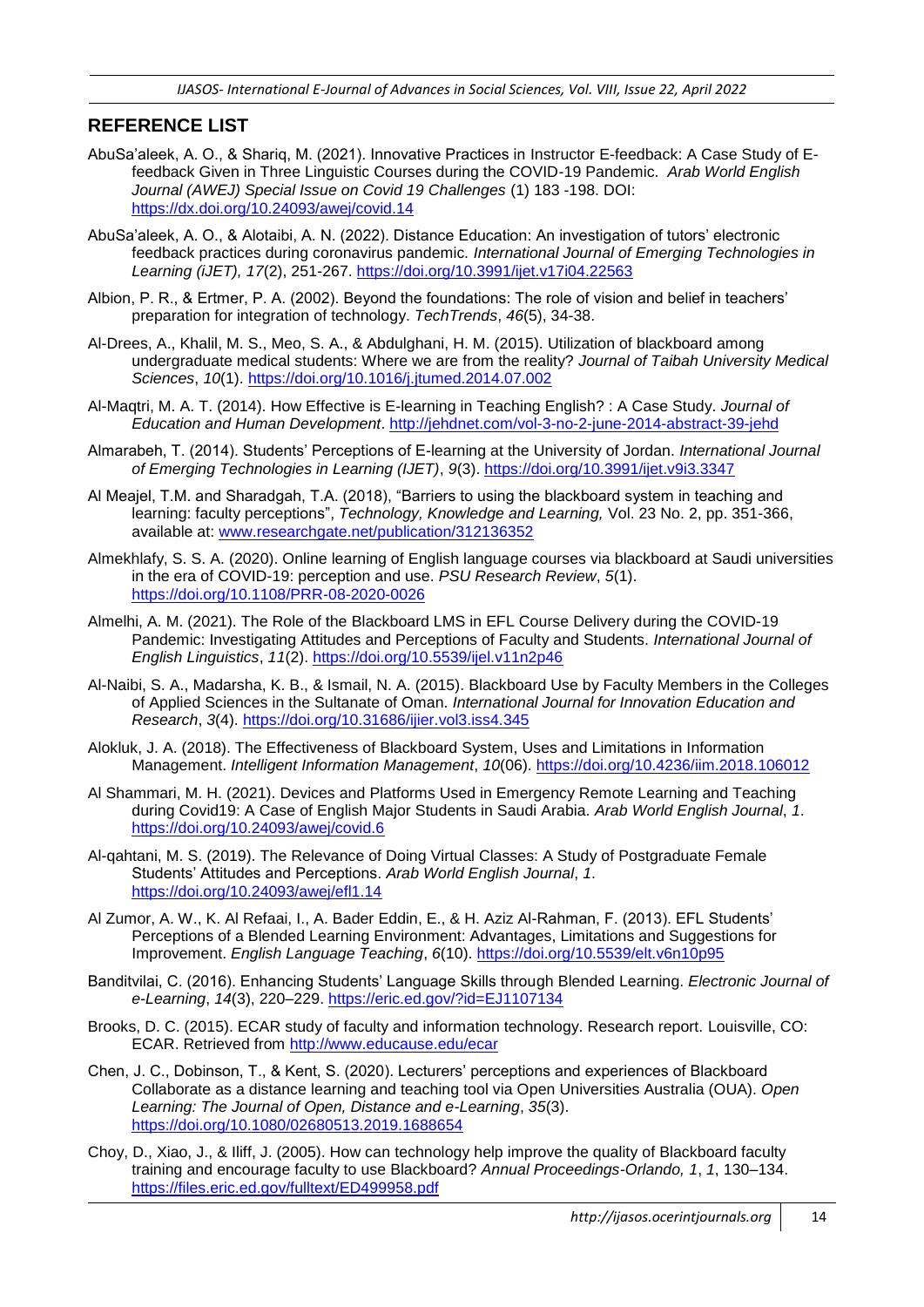- Comas-Quinn, A. (2011). Learning to teach online or learning to become an online teacher: An exploration of teachers' experiences in a blended learning course. *ReCALL Journal*, *23*(3), 218-232.
- Corbin, J. M., & Strauss, A. (1990). Grounded theory research: Procedures, canons, and evaluative criteria. *Qualitative sociology*, *13*(1), 3-21.
- Corbin, J., & Strauss, A. (2015). *Basics of qualitative research: Techniques and procedures for developing grounded theory* (4th Ed.). Thousand Oaks, CA: Sage.
- Creswell, J. W. (2012). *Educational research: Planning, conducting, and evaluating quantitative and qualitative researc*h (4th Ed.). Pearson.
- Desk, W. (2020). Coronavirus outbreak: Saudi Arabia closes schools and universities. <https://www.geo.tv/latest/276467-coronavirus-outbreak-saudi-arabia-closes-schools-and-universities>
- D'Silva, R., & Reeder, K. (2005). Factors that influence faculty members' uptake and continued use of course management systems. *British Journal of Educational Technology*, *36*(6). <https://doi.org/10.1111/j.1467-8535.2005.00578.x>
- Elsamanoudy, A., Al Fayz, F., & Hassanien, M. (2020). Adapting blackboard-collaborate ultra as an interactive online learning tool during the COVID-19 pandemic. *Journal of Microscopy and Ultrastructure*, *8*(4). [https://doi.org/10.4103/JMAU.JMAU\\_26\\_20](https://doi.org/10.4103/JMAU.JMAU_26_20)
- Ertmer, P. A., Gopalakrishnan, S., & Ross, E. M. (2001). Technology-Using Teachers. *Journal of Research on Computing in Education*, *33*(5), 1-26.
- Flaxman, S., et al. (2020). Estimating the effects of non-pharmaceutical interventions on COVID-19 in Europe. *Nature*, 1–5.<https://doi.org/10.1038/s41586-020-2405-7>
- Glaser, B. G. & Strauss, A. L. (1967). *The Discovery of Grounded Theory. Strategies for Qualitative Research.* Chicago: Aldine.
- Hamad, M. M. (2017). Pros & Cons of Using Blackboard Collaborate for Blended Learning on Students Learning Outcomes. *Higher Education Studies*, *7*(2).<https://doi.org/10.5539/hes.v7n2p7>
- Hauck, M., & Stickler, U. (2006). What does it take to teach online? *CALICO Journal*, *23*(3), 463-475.
- Hodges, C., Moore, S., Lockee, B., Trust, T., & Bond, A. (2020). The difference between emergency remote teaching and online learning. Educational Review. https://er.educ ause.edu/articles/2020/3/thedifference-between-emergency-remote-teaching-and-online-learning.
- Ja'ashan, M. M. N. (2015). Perceptions and Attitudes towards Blended Learning for English Courses: A Case Study of Students at University of Bisha. *English Language Teaching*, *8*(9). <https://doi.org/10.5539/elt.v8n9p40>
- Ja'ashan, M. M. N. (2020). The Challenges and Prospects of Using E-learning among EFL Students in Bisha University. *Arab World English Journal*, *11*(1).<https://doi.org/10.24093/awej/vol11no1.11>
- Jackson, P. (1998). Focus Group Interviews as a methodology. *Nurse Researcher*. 6 (1), p72-84.
- Khafaga, A. F. (2021). The perception of blackboard collaborate-based instruction by EFL majors/teachers amid COVID-19: A case study of Saudi universities. *Dil ve Dilbilimi Çalışmaları Dergisi*, *17*(2). <https://doi.org/10.17263/jlls.904145>
- Lederman, D. (2020, March 18) Will shift to remote teaching be boon or bane for online learning? Inside Higher Education. [https://www.insidehighered.com/digitallearning/article/2020/03/18/most-teaching](https://www.insidehighered.com/digitallearning/article/2020/03/18/most-teaching-going-remote-will-help-or-hurt-online-learning)[going-remote-will-help-or-hurt-online-learning](https://www.insidehighered.com/digitallearning/article/2020/03/18/most-teaching-going-remote-will-help-or-hurt-online-learning)
- Marcus, Jon. (2020, April 23). Will the Coronavirus Forever Alter the College Experience? *The New York Times.* [https://www.nytimes.com/2020/04/23/education/learning/coronavirus-online-education](https://www.nytimes.com/2020/04/23/education/learning/coronavirus-online-education-college.html?searchResultPosition=1)[college.html?searchResultPosition=1](https://www.nytimes.com/2020/04/23/education/learning/coronavirus-online-education-college.html?searchResultPosition=1)
- McLafferty, I. (2004) Focus Group Interviews as a Data Collecting Strategy. *Journal of Advanced Nursing, 48,* 187-194.
- Mohsen, M. A., & Shafeeq, C. P. (2014). EFL Teachers' Perceptions on Blackboard Applications. *English Language Teaching*, *7*(11).<https://doi.org/10.5539/elt.v7n11p108>
- Moosa, I. (2020). The effectiveness of social distancing in containing Covid-19. *Applied Economics*. <https://doi.org/10.1080/00036846.2020.1789061>